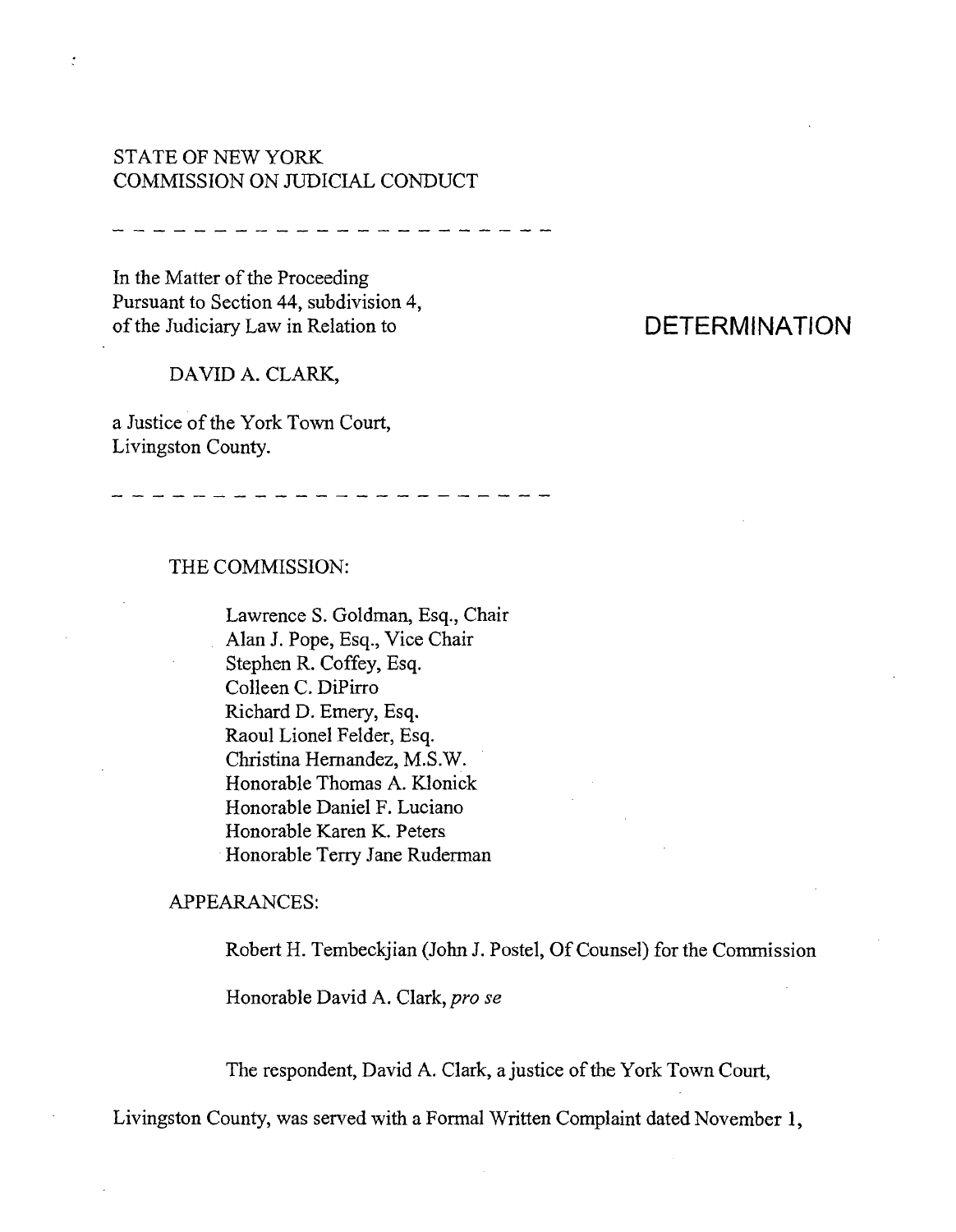2004, containing one charge. Respondent filed an answer dated December 3, 2004.

By order dated February 24,2005, the Commission designated Maryann Saccomando Freedman, Esq., as referee to hear and report proposed findings of fact and conclusions oflaw. A hearing was held on July 19, 2005, in Rochester. The referee filed a report dated December 1,2005.

Commission counsel filed a brief with respect to the referee's report, recommending that respondent be admonished. No brief was filed by respondent. Oral argument was waived.

On February 2, 2006, the Commission considered the record of the proceeding and made the following findings of fact.

1. Respondent has been a justice of the York Town Court, Livingston County, since January 1984. Respondent is not an attorney.

2. From on or about February 29,2004, to on or about April 3, 2004, as set forth below, respondent engaged in a close, personal relationship with Barbara Osypiewski, the result of which was to lend the prestige of his judicial office to advance Ms. Osypiewski's private interests and to convey the impression that she was in a special position to influence him.

3. On or about February 29,2004, at approximately 8:00 A.M., Ms. Osypiewski appeared at respondent's home and advised him that she wished to file a criminal complaint against Robert Volkmar for allegedly threatening to kill her. Ms. Osypiewski was upset and crying.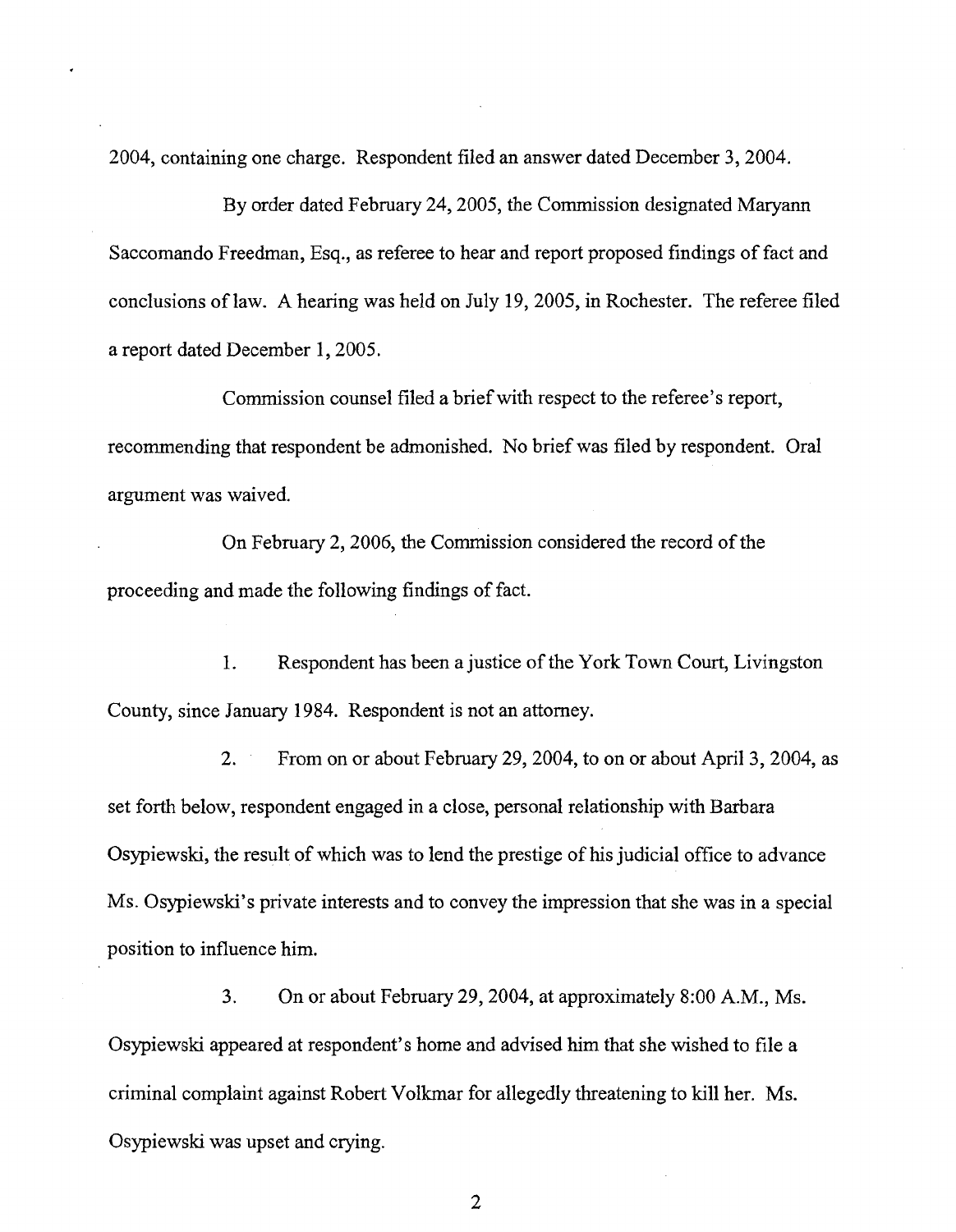4. At the time, Ms. Osypiewski resided in an apartment owned by Mr. Volkmar, her boyfriend, in the Town of York. Respondent had no personal relationship with Ms. Osypiewski prior to February 29, 2004. Respondent had seen Ms. Osypiewski around the community and when she appeared with Mr. Volkmar in respondent's court around December 2003 in connection with a landlord/tenant proceeding.

5. Respondent advised Ms. Osypiewski to contact the Sheriffs Department about her criminal complaint. Ms. Osypiewski had already done so. Ms. Osypiewski left stating she would return in about forty minutes. Shortly thereafter, a dispatcher from the Sheriff's Department telephoned respondent and inquired about Ms. Osypiewski's whereabouts, stated that an officer was on his way over pursuant to Ms. Osypiewski's request, and advised respondent that the Sheriff's Department had a report that Ms. Osypiewski was suicidal.

6. When Deputy Snyder arrived, Ms. Osypiewski was not on the premises. Deputy Snyder returned to his car, which was parked in respondent's driveway, to await Ms. Osypiewski's return. Upon her return, the deputy met with her in the driveway. Respondent remained in his house and took no part in the discussion. Deputy Snyder left about a half hour later.

7. Following the deputy's departure, Ms. Osypiewski, who was crying and distraught, sat on respondent's steps. Respondent told Ms. Osypiewski that she could not sit on his steps and asked what she was going to do. Ms. Osypiewski responded that she had nowhere to go and returned to her car, which was parked in respondent's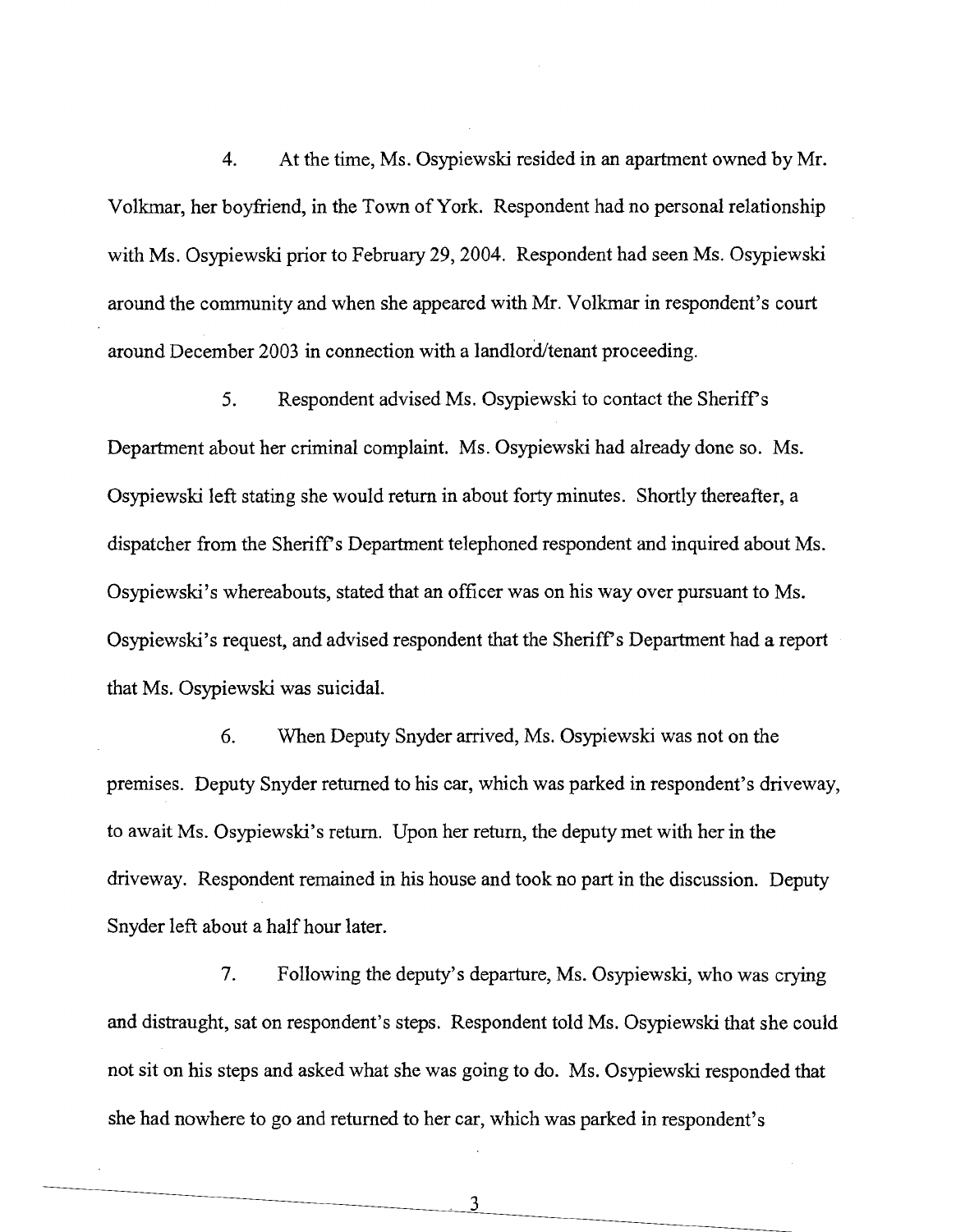driveway.

8. Ms. Osypiewski later returned to respondent's steps. Respondent again told her that she had to leave. She asked him ifhe would go with her to Mr. Volkmar's home to retrieve a three-wheeled vehicle. Respondent accompanied her to Mr. Volkmar's home, where respondent assisted her in retrieving the vehicle. While present, both Ms. Osypiewski and Mr. Volkmar referred to respondent as "Judge."

9. During this time, respondent observed behavior by Mr. Volkmar which led him to have some concern for Ms. Osypiewski's safety.

10. Upon his return to his home, respondent found Ms. Osypiewski sitting in her car in his driveway. Respondent again told her that she could not stay there, whereupon she started to cry and told him that she had no place to go.

11. Respondent felt that he could not leave Ms. Osypiewski sitting on the steps. Respondent told her that he was going to Chili for a dinner at his daughter's future in-laws' home and offered to drive her there. She accepted. When they arrived, Ms. Osypiewski remained in the car and respondent went inside. Someone saw Ms. Osypiewski and invited her inside. After dinner, respondent and Ms. Osypiewski drove back to respondent's home.

12. On the drive home, Ms. Osypiewski again told respondent that she had nowhere to go. Because she had nowhere to go and no resources, respondent told her that she could stay at his home for a day or two in an extra room. She accepted the offer, and she continued to reside at respondent's home until April 3, 2004. On prior occasions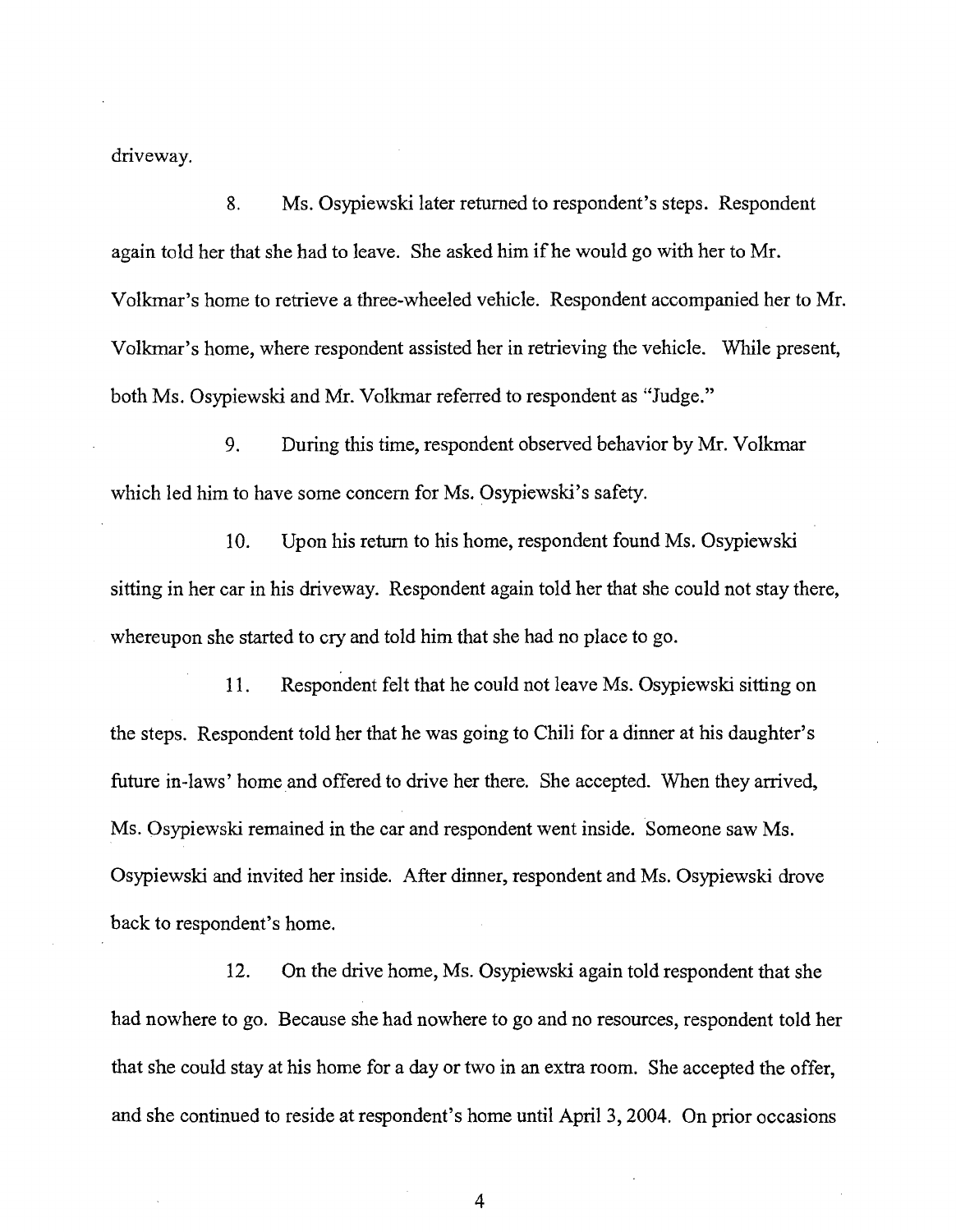respondent had allowed friends of his children who were unknown to him to stay at his house when they had no place to go.

13. During the entire period she stayed with respondent, Ms. Osypiewski . slept in a separate bedroom. At some point in March 2004, the relationship between respondent and Ms. Osypiewski began to involve romantic feelings and physical contact. There was no sexual contact between them.

14. On or about March 5, 2004, respondent, two friends, his brother and Ms. Osypiewski went to Mr. Volkmar's home to retrieve Ms. Osypiewski's remaining property. They were met there by a deputy sheriff. While at Mr. Volkmar's home, the deputy referred to respondent as "Judge." Respondent did not refer to his judicial office.

15. Respondent did not take part in loading Ms. Osypiewski's belongings because he thought that doing so would lend the prestige of his office . improperly.

16. Sometime after returning to his house on March 5, 2004, respondent learned that Ms. Osypiewski had a claim for damages allegedly caused by Mr. Volkmar to her personal property, and she told him that she wanted to bring a small claim. Respondent advised her to contact the court clerk. On March 10,2004, Ms. Osypiewski met with the court clerk and commenced a small claims action in respondent's court seeking damages of \$599.00 and \$2,872.00.

17. Upon his first encounter with Ms. Osypiewski when she appeared at his house on the morning of February 29,2004, respondent had advised her that because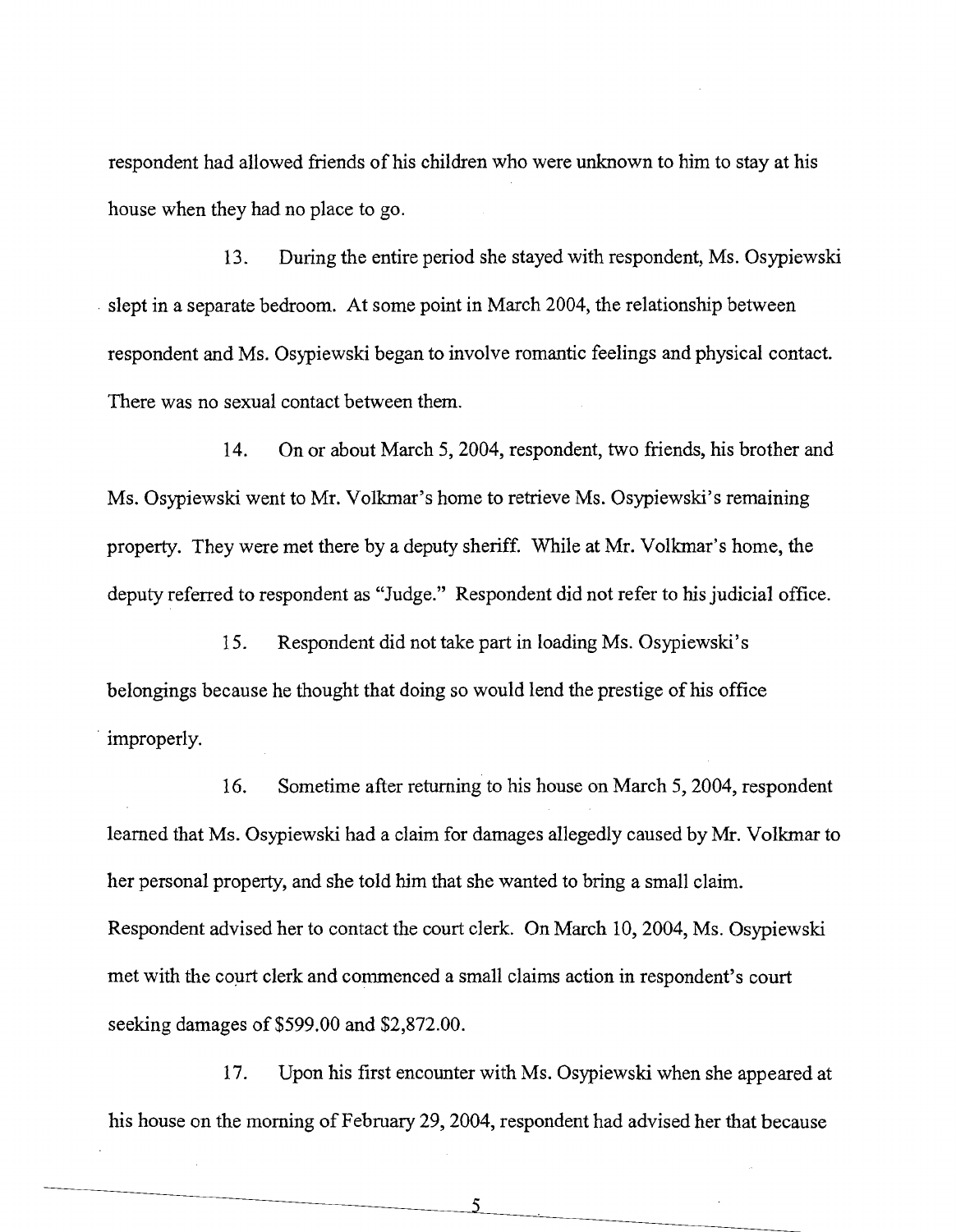ofher appearance at his home he would be disqualified from hearing her case.

18. Respondent notified the court clerk and his co-judge that he could not hear any action brought by Ms. Osypiewski.

19. On or about March 20,2004, respondent drove Ms. Osypiewski to the Livingston County Sheriff's station in Lakeville. The station comprises a small building containing one small room. Respondent accompanied her into the station and waited for her there while she met with Deputy Dougherty to file a criminal complaint . against Mr. Volkmar. Deputy Dougherty knew that respondent had accompanied Ms. Osypiewski, knew that respondent was a judge and referred to him as "Judge Clark" while he was at the station. Ms. Osypiewski listed respondent's address as her residence on the supporting deposition she filed with the Sheriff's Department.

20. On or about March 20, 2004, an accusatory instrument was filed in the York Town Court charging Mr. Volkmar with Aggravated Harassment 2<sup>nd</sup> Degree.

21. By March 23, 2004, as a consequence of respondent's personal relationship with Ms. Osypiewski, both respondent and his co-judge had disqualified themselves from the criminal and small claims cases involving Ms. Osypiewski that had . been commenced in the York Town Court. All the matters were transferred to other courts.

22. Respondent properly disqualified himself from all matters involving Ms. Osypiewski's legal claims and actions.

23. Respondent took no action in any matter involving Ms. Osypiewski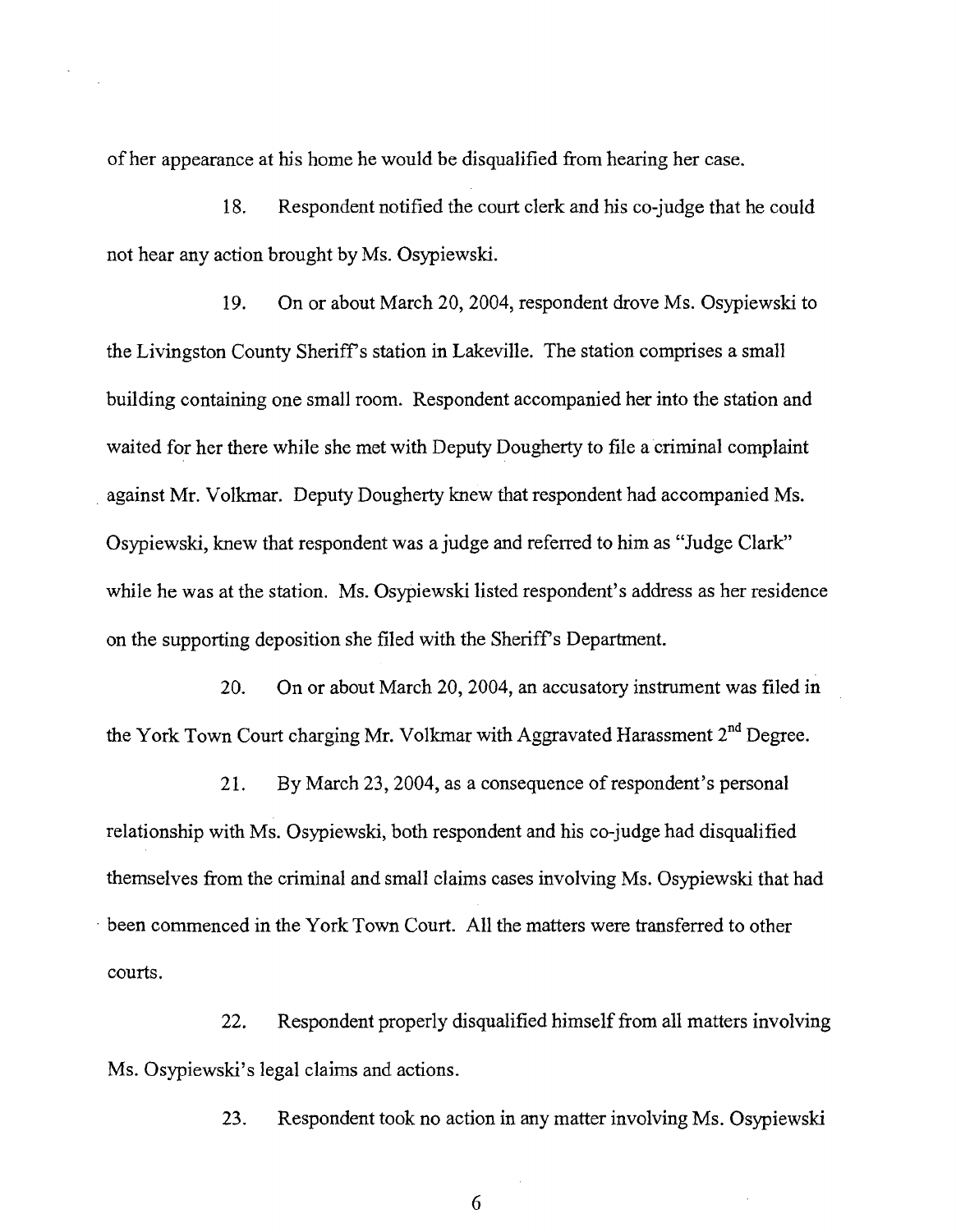and did not contact any judge involved in any of Ms. Osypiewski's proceedings in any other courts. At no time did respondent attempt to influence, nor discuss Ms. Osypiewski's cases with, any judge or law enforcement officer or lay person.

24. Respondent believed that by disqualifying himself and taking no action in connection with the small claims and criminal matters, he was insulating his private conduct from his judicial office and upholding the integrity of the court.

25. Respondent belatedly realized that he should have acted to preclude Ms. Osypiewski from making reference to or using respondent's judicial office or her personal relationship with him in connection with her dealings with the courts or law enforcement officials.

Upon the foregoing findings of fact, the Commission concludes as a matter of law that respondent violated Sections 100.1,  $100.2(A)$ ,  $100.2(B)$ ,  $100.2(C)$  and  $100.4(A)(3)$  of the Rules Governing Judicial Conduct ("Rules") and should be disciplined for cause, pursuant to Article 6, Section 22, subdivision a, of the New York State Constitution and Section 44, subdivision 1, of the Judiciary Law. Charge I of the Formal Written Complaint is sustained insofar as it is consistent with the above findings and conclusions, and respondent's misconduct is established.

Respondent abandoned the proper role of a judge -- that of a neutral, impartial magistrate -- by commencing a personal relationship with a prospective criminal complainant and by lending the prestige of his judicial status to assist her both outside of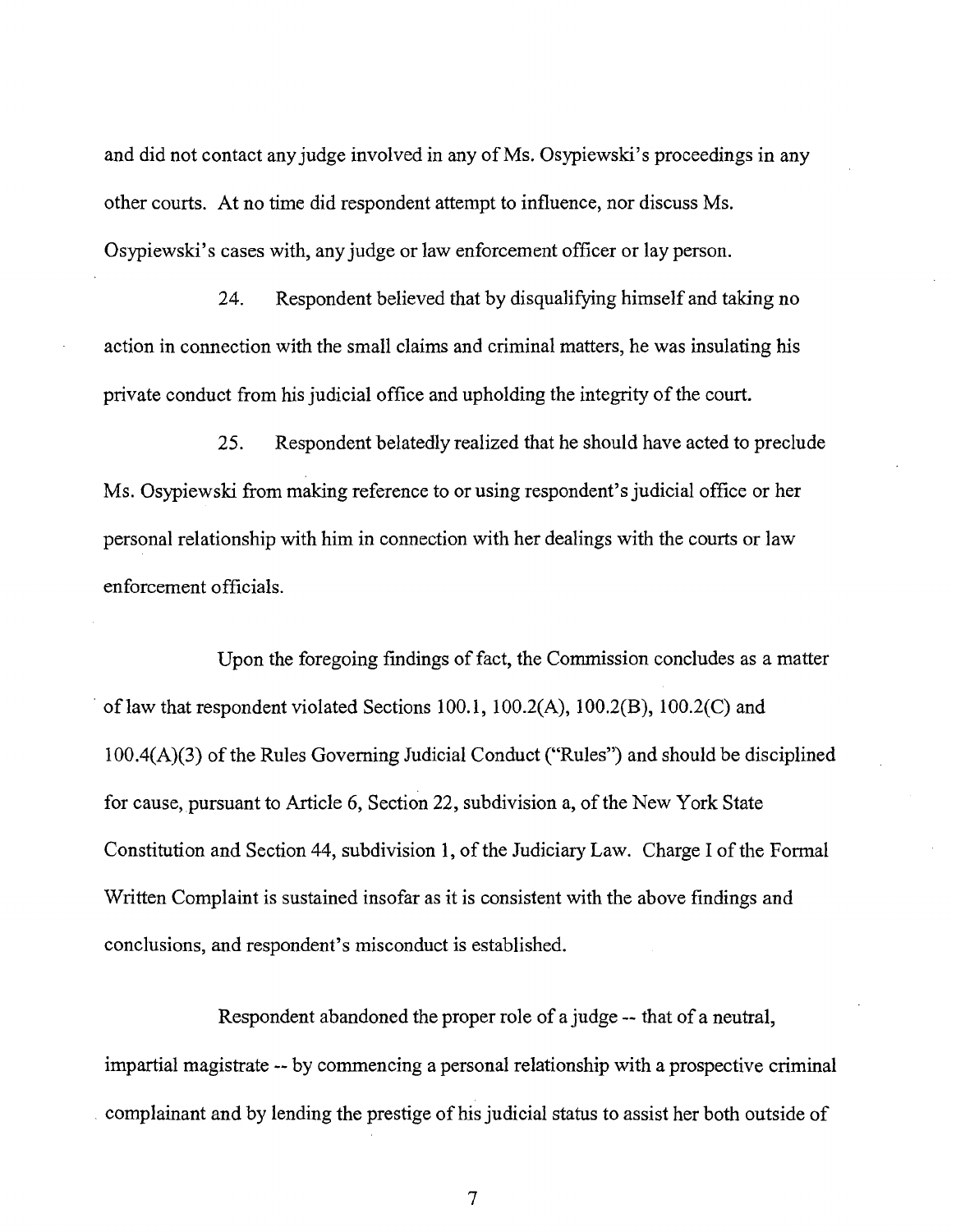court and in pursuing her legal claims.

On the same day that Ms. Osypiewski came to respondent's home and advised him that she wished to file a criminal complaint against her former boyfriend, respondent permitted her to move into his home and accompanied her to the boyfriend's home to retrieve her property. Thereafter, they began a romantic relationship, and while she continued to reside at respondent's home, respondent accompanied her again to the boyfriend's home while she retrieved her belongings, and to the sheriff's department while she filed a criminal complaint. At the station, Ms. Osypiewski provided respondent's address as her residence, and although respondent did not overtly assert his judicial status, the deputy was aware that respondent had accompanied her, and the deputy addressed him as "judge."

Respondent's conduct violated well-established ethical standards that prohibit a judge from using his or her judicial status to advance private interests and from conveying, or permitting others to convey, the impression that they are in a special position to influence the judge *(see* Rules, §lOO.2[C]). Both at her boyfriend's home and at the sheriff's station, respondent's very presence lent the prestige of judicial office to advance Ms. Osypiewski's personal interests and no doubt influenced the treatment she received. Respondent should have recognized that his presence at the boyfriend's home, while Ms. Osypiewski retrieved her belongings, could be construed as a quasi-official sanction for her behavior, and that his presence with her at the sheriff's station might be interpreted as an implicit request for favorable treatment. As the Court of Appeals has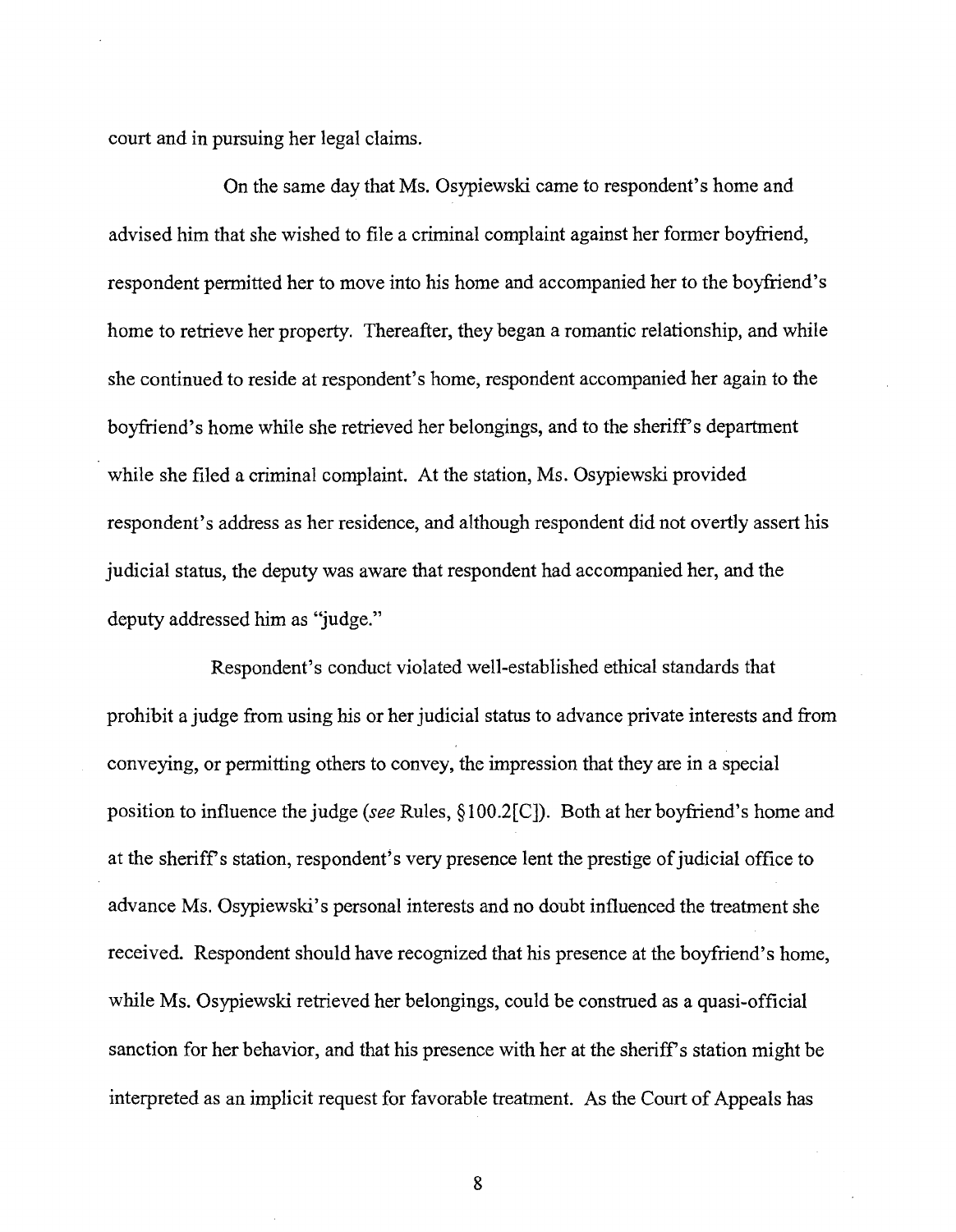stated:

[N]o judge should ever allow personal relationships to color his conduct or lend the prestige of his office to advance the private interests of others. Members of the judiciary should be acutely aware that any action they take, on or off the bench, must be measured against exacting standards of scrutiny to the end that public perception of the integrity of the judiciary will be preserved. There must also be a recognition that any actions undertaken in the public sphere reflect, whether designedly or not, upon the prestige of the judiciary. [Citations omitted.]

*Matter ofLonschein* v. *Comm. on Judicial Conduct,* 50 NY2d 569,571-72 (1980).

A judge's conduct, both on and off the bench, must be and appear to be beyond reproach if respect for the courts is to be maintained. Respondent's conduct showed poor judgment and a serious misunderstanding of the role of a judge in our legal system. *See, Matter of Kaplan*, 1997 Annual Report 96 (Comm. on Judicial Conduct) (judge was admonished for asserting his judicial influence in connection with his friend's claims against her former husband); *Matter of Friess*, 1982 Annual Report 109 (Comm. on Judicial Conduct) (judge was censured for providing overnight lodging at his home to a female defendant after arraignment and assisting her in obtaining counsel). Although respondent disqualified himself from both the criminal and civil proceedings involving Ms. Osypiewski and took no official action in either matter, his actions compromised his impartiality and diminished public confidence in the judiciary as a whole.

By reason of the foregoing, the Commission determines that the appropriate disposition is censure.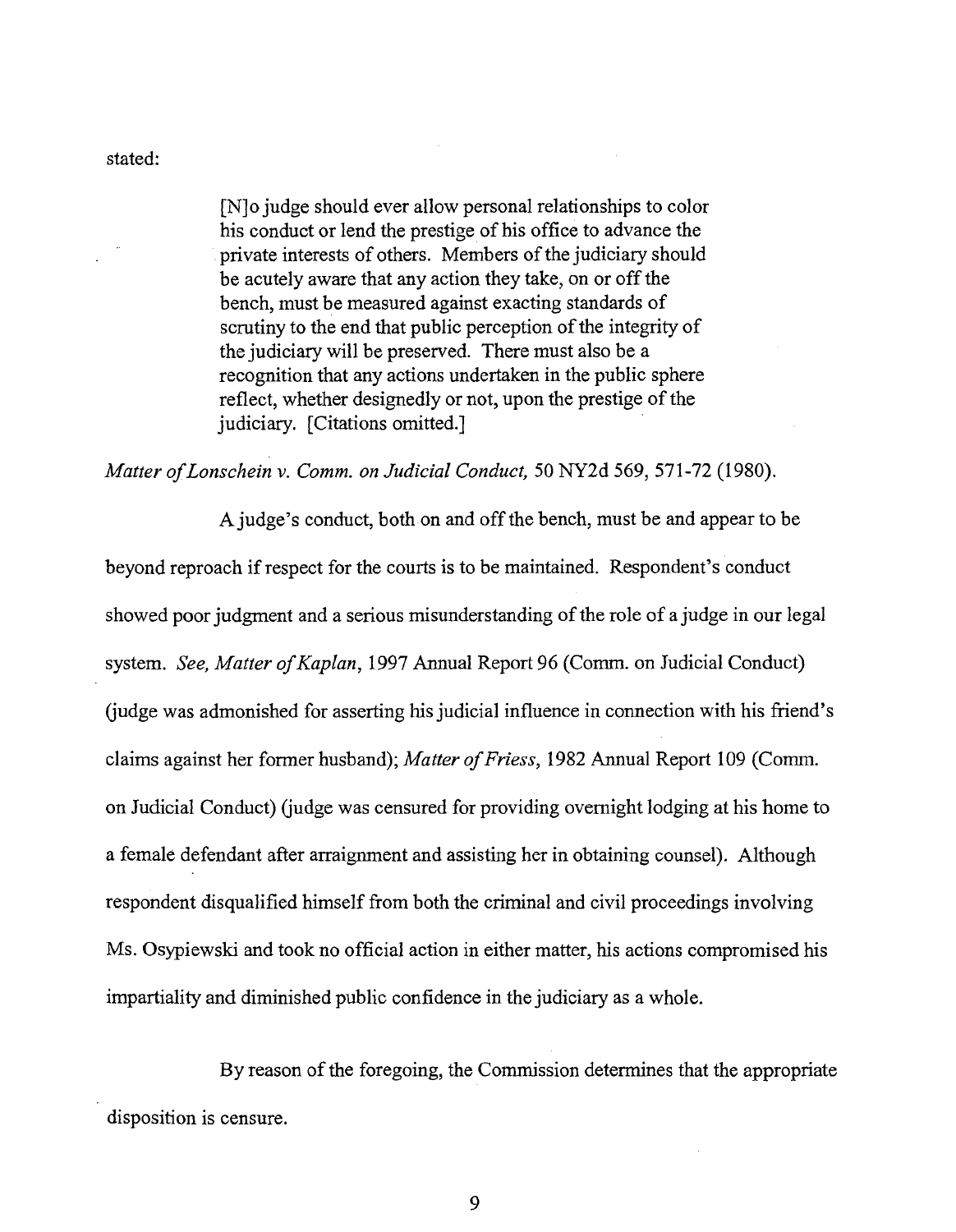Ms. DiPirro, Mr. Felder, Ms. Hernandez, Judge Luciano, Judge Peters and Judge Ruderman concur.

Mr. Goldman, Mr. Pope, Mr. Coffey and Judge Klonick dissent only as to the sanction and vote that respondent be admonished.

Mr. Emery dissents and votes to return the case to the referee.

## **CERTIFICATION**

It is certified that the foregoing is the determination of the State

Commission on Judicial Conduct.

Dated: March 27,2006

Lawrence S. Goldman, Esq., Chair New York State Commission on Judicial Conduct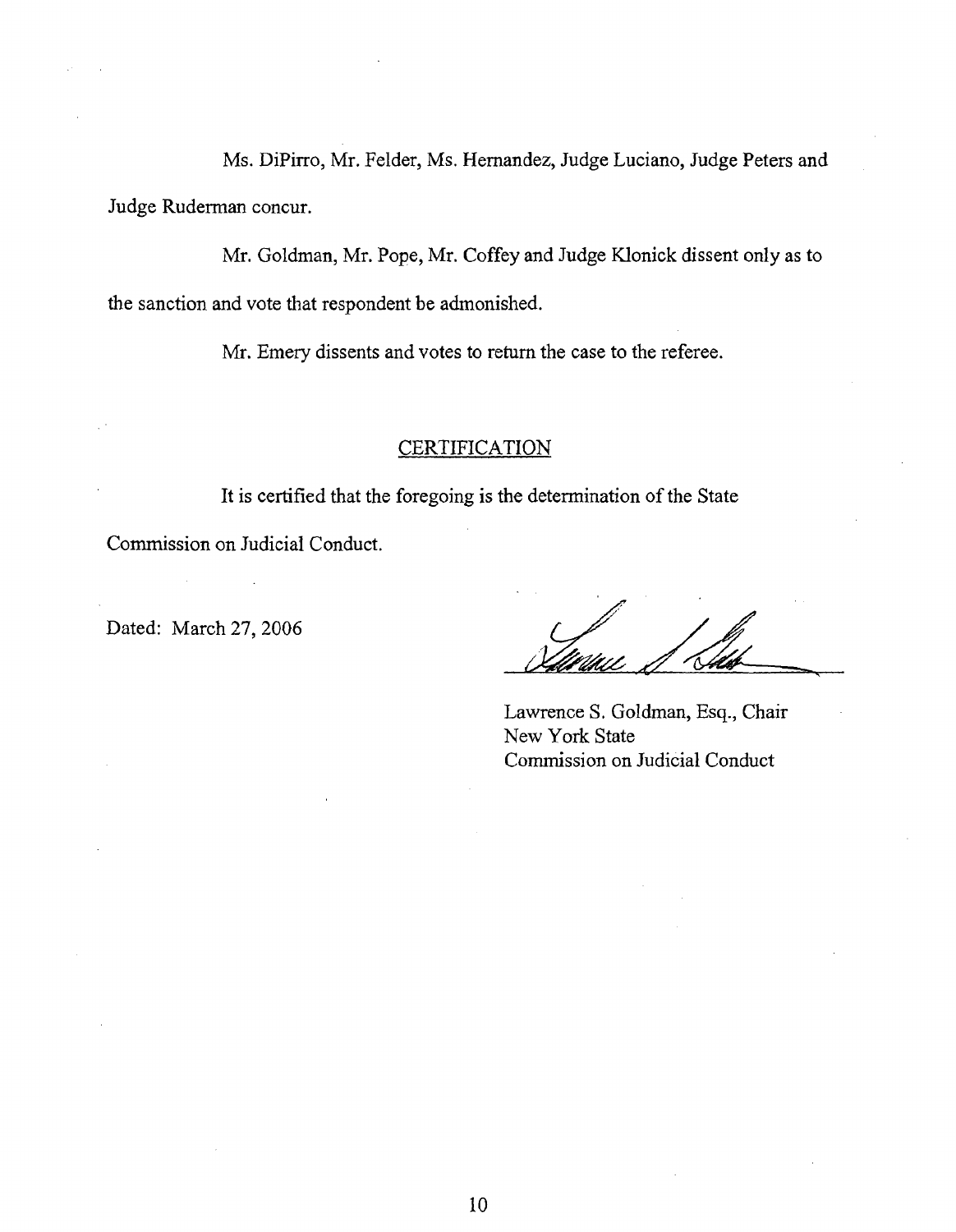# STATE OF NEW YORK COMMISSION ON JUDICIAL CONDUCT

--------------------

In the Matter of the Proceeding Pursuant to Section 44, subdivision 4, of the Judiciary Law in Relation to

DAVID A. CLARK,

a Justice of the York Town Court, Livingston County.

DISSENTING OPINION BY MR. GOLDMAN, IN WHICH MR. COFFEY JOINS

I respectfully dissent from the Commission determination that respondent be censured. I believe that on the record presented the appropriate sanction is admonition.

A distraught 42-year-old woman went to the home of respondent, a divorced, 63-year-old, non-lawyer judge, for help. She told respondent she had no place to go, and respondent allowed her to stay in a spare room at his home. Eventually a romantic relationship developed. On two occasions respondent accompanied her to her former boyfriend's home, where she, once in the presence of a deputy sheriff, retrieved her belongings, and later respondent accompanied her to the sheriff's station to file a criminal complaint.<sup>1</sup> Respondent did not overtly assert his judicial influence or refer to

 $1$  The other dissenting opinion states that respondent "assisted her" in filing a small claims action . against her former boyfriend. The "assistance" given was that after she told him she wanted to pursue a small claims action, he advised her to contact the court clerk.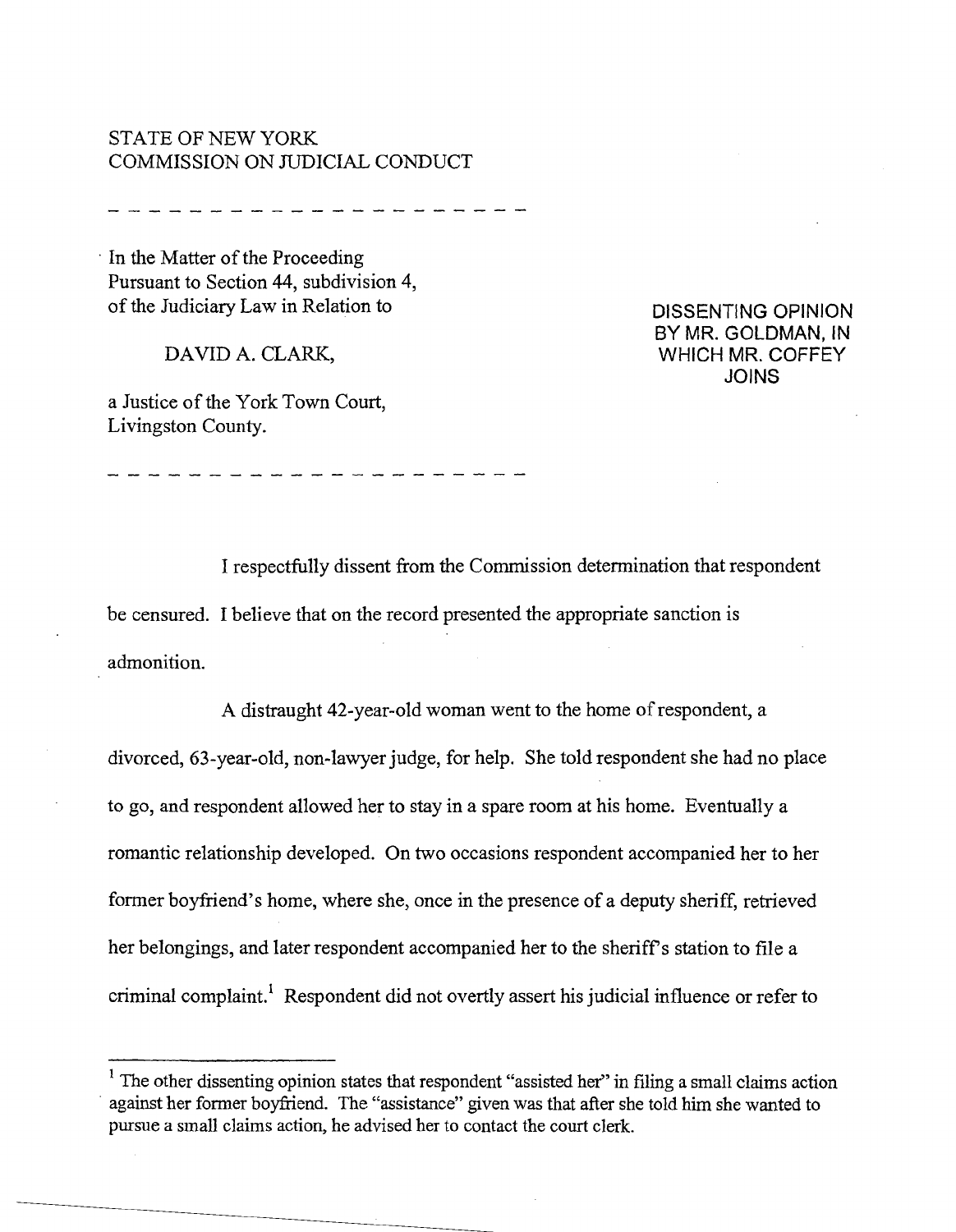his judicial office (though certainly most of the individuals involved in these events knew that he was a judge), and he notified his court clerk and co-judge that he would be disqualified from any matters involving the woman.

It seems apparent that respondent believed that by disqualifying himself . from the woman's cases and by staying in the background while she pursued her claims, he could insulate his private conduct from his judicial office. There is no evidence that he intended to influence, or did in fact influence any official or other person. On these facts, I accept the recommendation of Commission counsel and vote to admonish respondent. I believe that the sanction of censure is too harsh.

I am constrained to respond to the view that it is the proper role of the Commission to return this matter for additional evidence, as suggested by the other dissenting opinion. The Commission has a two-tiered responsibility: in the early stages of a case it investigates and determines whether to charge, somewhat similar to a grand . jury: Once charges are voted, however, the Commission sits in a judicial-like capacity. Here, there was no error by the referee in excluding evidence. The Commission should not remand for further witnesses or evidence simply because it feels that there might be more evidence to justify a more severe sanction.

It is staff's burden to prove by a preponderance of the evidence whether the facts are sufficient to warrant a finding of misconduct and an appropriate sanction. If the case presented is inadequate to justify either a finding of misconduct or a particular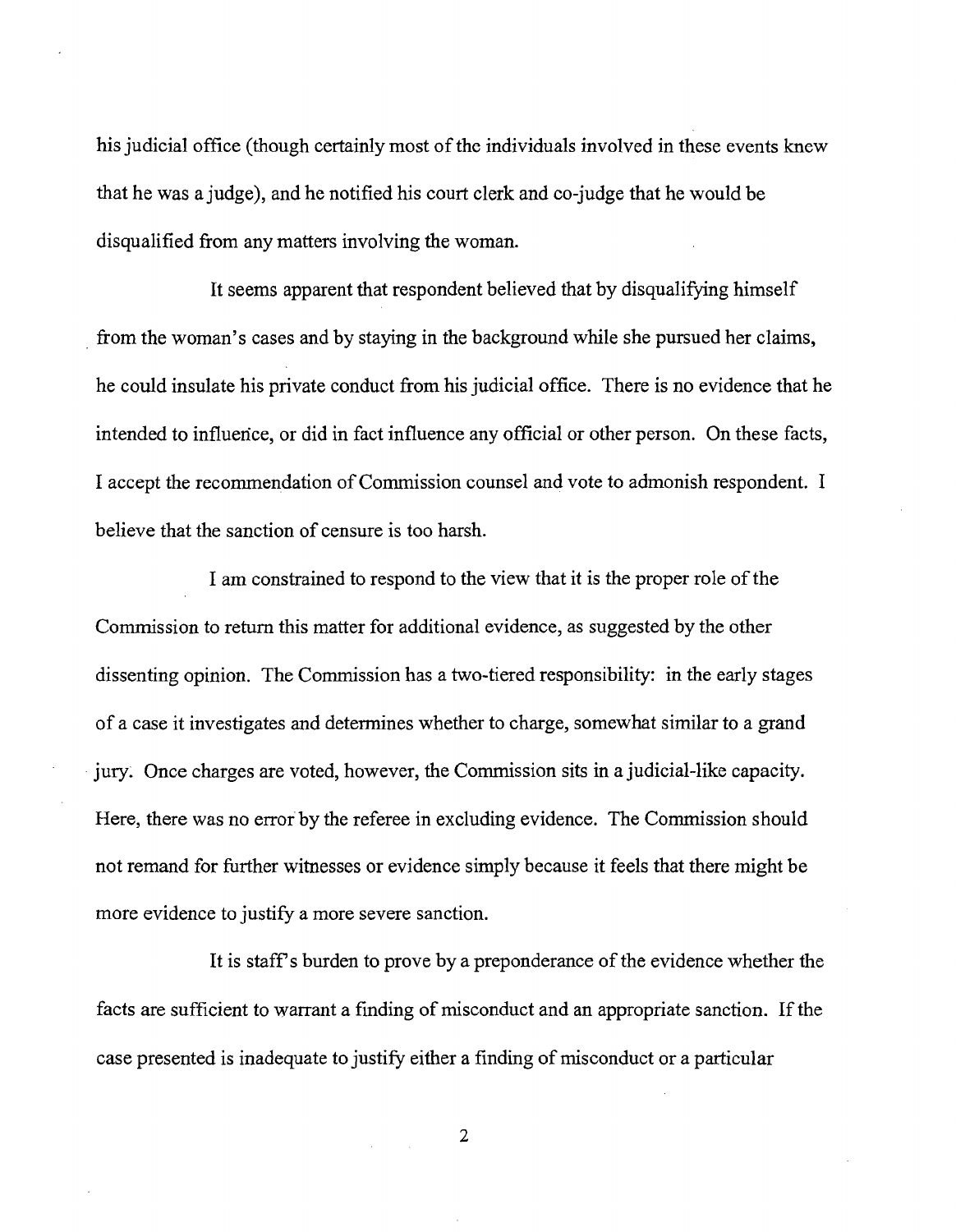sanction, the Commission, sitting in its judicial and not its investigative capacity, should vote accordingly.

Here, staff counsel presented its case at a hearing. At this juncture, after an evidentiary hearing and a referee's factual findings, the Commission should not remand and suggest to staff -- or to the respondent -- whom to call as witnesses or what evidence to present.

This approach is not inconsistent with the Commission's right to reject an agreed-upon statement of facts upon the basis that the facts are insufficient and to suggest . to both sides that the Commission would consider an agreed statement if certain further facts are included. At times we have rejected an agreed statement of facts, just as a judge occasionally rejects a plea of guilty, because there are insufficient facts to justify a finding of misconduct or a particular sanction. Here, however, there was a hearing at which both sides had a full opportunity to present their cases, and a referee's report has been filed. Staff counsel should not have a second chance to present a potentially stronger case. Nor should the judge be required to undergo once again the anxiety and cost of a hearing.

**In** any case, as I see it, there is no reasonable likelihood that a further hearing would provide a basis to remove respondent. I believe that even the

determination of censure is too severe.

Dated: March 27,2006

Lawrence S. Goldman, Esq., Chair New York State Commission on Judicial Conduct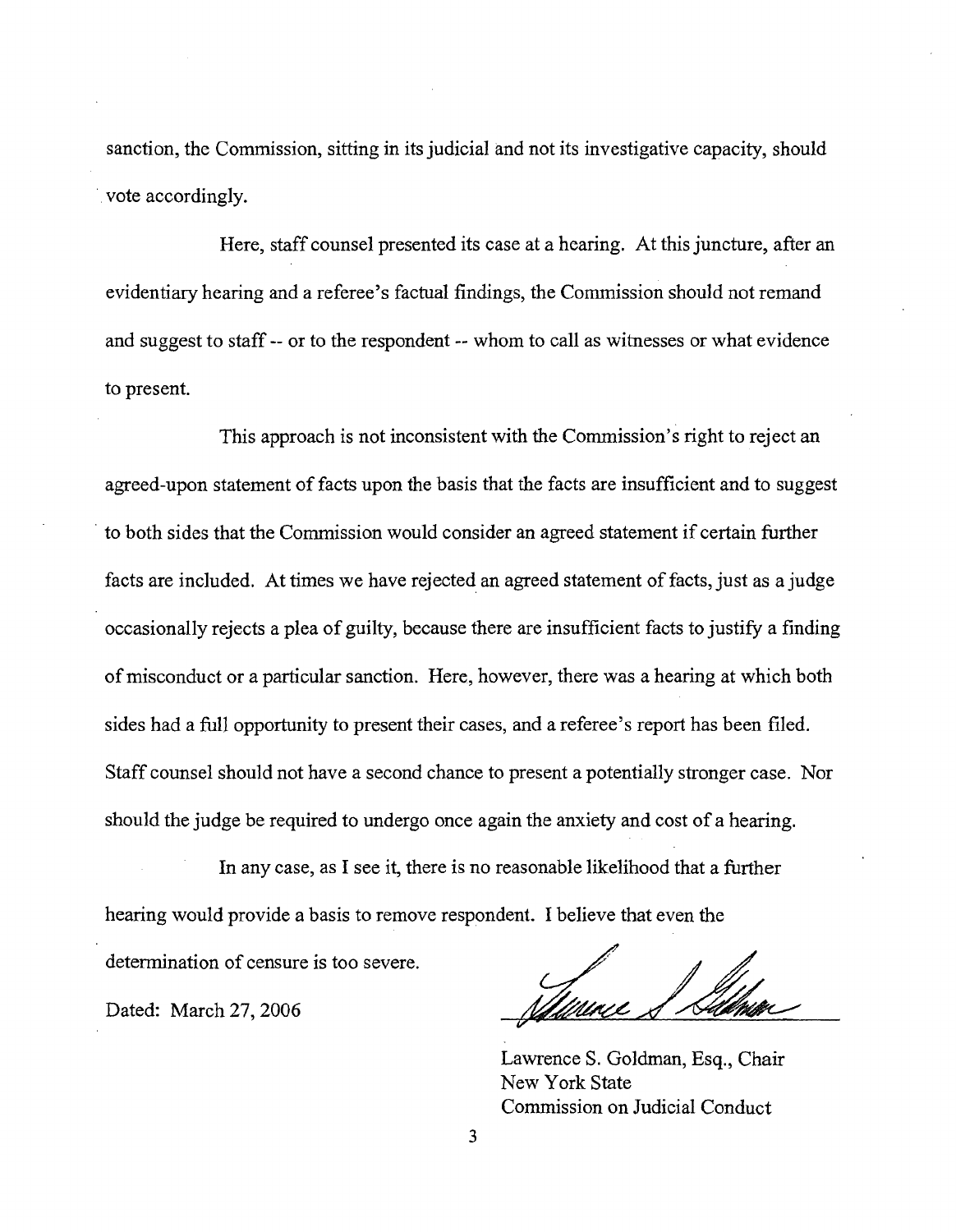# STATE OF NEW YORK COMMISSION ON JUDICIAL CONDUCT

In the Matter of the Proceeding Pursuant to Section 44, subdivision 4, of the Judiciary Law in Relation to

DAVID A. CLARK,

 $\mathbb{R}^n$  and  $\mathbb{R}^n$ 

a Justice of the York Town Court, Livingston County.

-------------------

## DISSENTING OPINION BYMR. EMERY

In the Josef Von Sternberg movie classic "The Blue Angel," Marlene . Dietrich portrays a torch singer whose allure overwhelms an aging esteemed professor, transforming him from a respected community figure into a blathering fool. Respondent's behavior, which has led the Commission majority to censure him, was similarly foolish. He forthrightly admits to being smitten by a younger woman whom he characterizes as manipulating him. As instinctively sympathetic as one may feel for the professor, and respondent's plight as he presents it, the question before the Commission is whether his actions were merely foolish, constituting an appearance of impropriety, or whether he attempted to manipulate, or actually did manipulate, the legal system, using his judicial prestige for his own, or his girlfriend's, benefit. Because the record in this case, which comprises only respondent's testimony and certain documentary exhibits, is inadequate to make that decision, *oneway or the other,* I must dissent.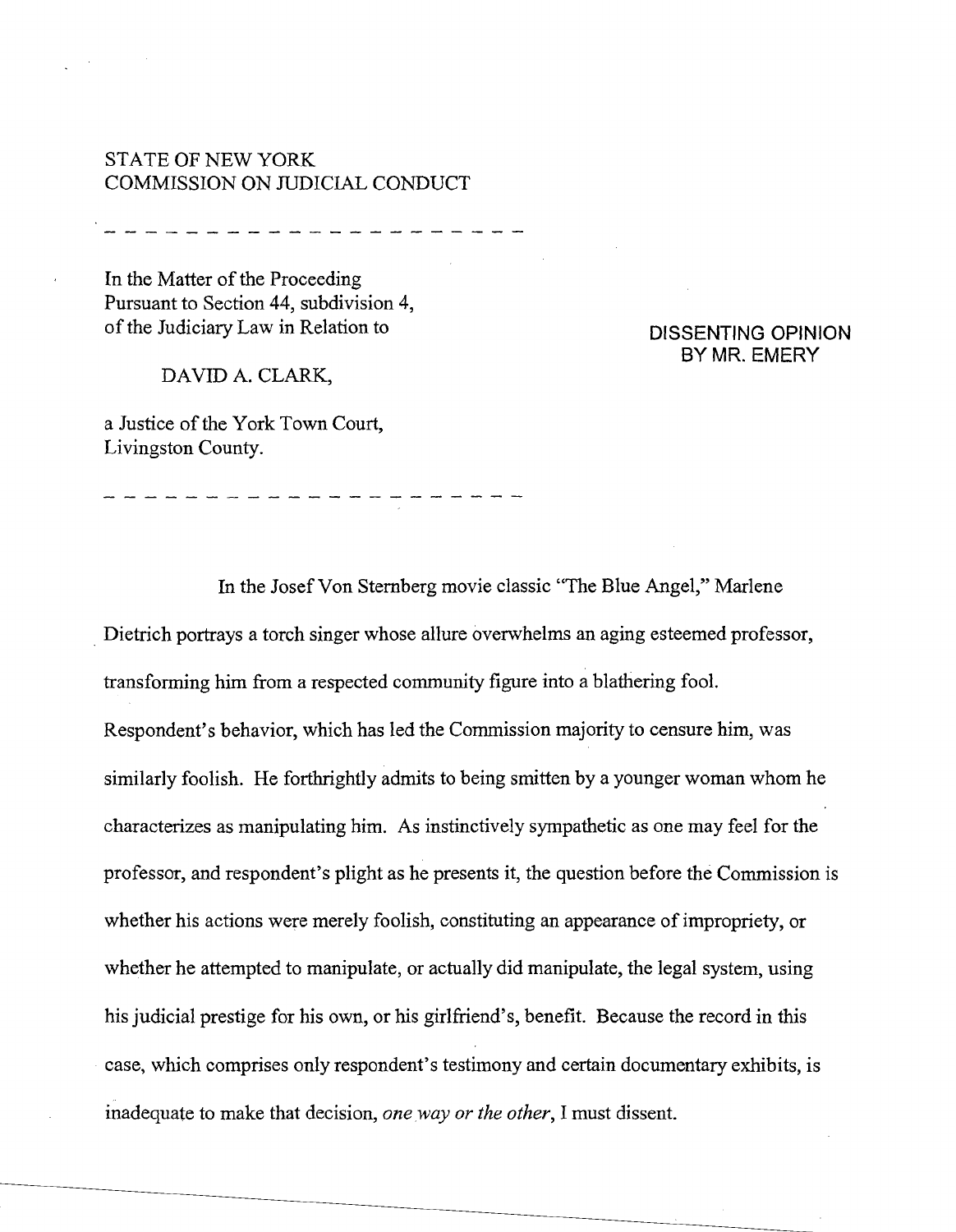Originally, this case was presented to the Commission for disposition based upon an Agreed Statement. Finding that approach inadequate, we sent the case back for a hearing. But the hearing added little because the evidence came solely from the respondent, leaving open the same questions not answered in the Agreed Statement. What the limited record discloses is that respondent  $-$  on the bench of the Town of York since 1984, divorced for 17 years, father of four and 63 years old  $-$  befriended a younger, apparently unstable woman whom he found crying on his doorstep one morning. He knew that she knew that he was the town justice. She was seeking his help and influence to deal with her estranged boyfriend who had just evicted her from their residence. Respondent also knew the boyfriend: he had previously officiated at the boyfriend's wedding, and the boyfriend had appeared before him as a litigant and had recently inquired about purchasing respondent's car. Apparently, attracted to her and feeling sorry for her, respondent accompanied this woman to the boyfriend's house to pick up her property, which, with a judge present, went very smoothly. He then invited her to . accompany him to visit his daughter and, later that day, to live with him at his home. His testimony was that they had no sexual relationship though they engaged in "romantic" physical contact, whatever that means.

After they began to live together, respondent helped his new friend with her continuing legal problems with her former boyfriend. According to him, he again went to the boyfriend's house (along with the woman and a sheriff's deputy) to retrieve more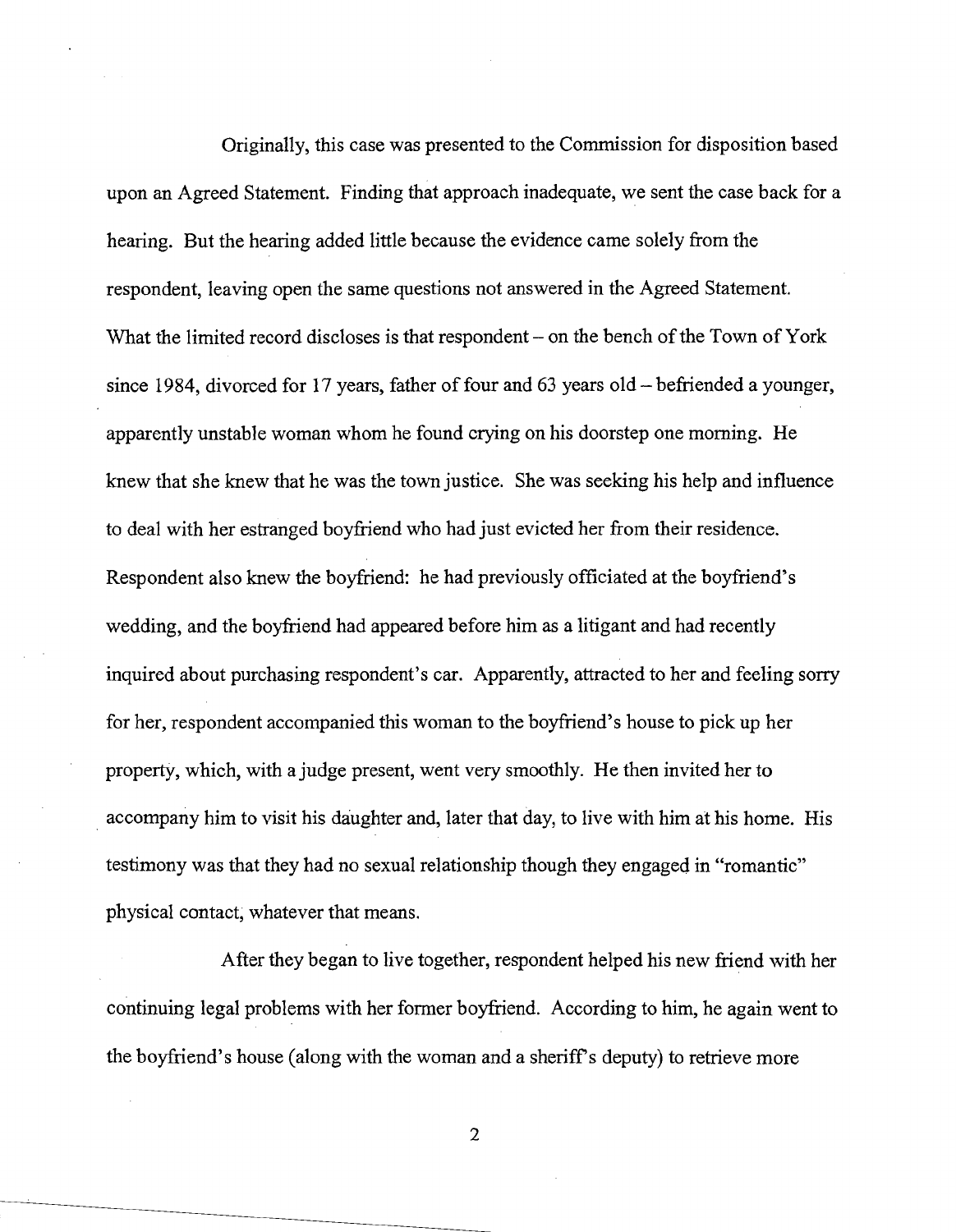property; he assisted her in filing a small claims action in his court against the boyfriend; . and he accompanied her to a local police station to swear out a criminal complaint against the boyfriend, all the while knowing that the deputies taking the complaint knew him to be a judge and allowing his new friend to use his address as her own. Exercising an abundance of caution, respondent disqualified himself from sitting on the small claims and criminal cases although it is unclear at what point in the sequence of events he took this action.

The problem I have with this record in attempting to determine whether censure or removal is the proper outcome is that I cannot tell whether respondent's actions constituted an appearance of impropriety, or whether he used his office to attempt to pervert, or actually to "pervert justice for [his] own benefit." *See Matter of Cook* and *Matter of LaClair* (Aug. 21, 2005) (Emery Dissents) and *Matter of Blackburne* (Nov. 18, 2005) (Emery Dissent). If respondent engaged in conduct that satisfies the latter characterization of his actions, he ought to be removed.

Without doubt respondent appeared to influence the deputies' actions against the boyfriend. But without their testimony it is impossible to conclude that he actually did. Notably, he did not exercise any formal judicial power on behalf of the object of his affections and, according to him, he did not try to influence any other judge or official, but when and how he notified others, including his girlfriend, his co-judge and the deputies, of his disqualification is not established. In fact, what the record does not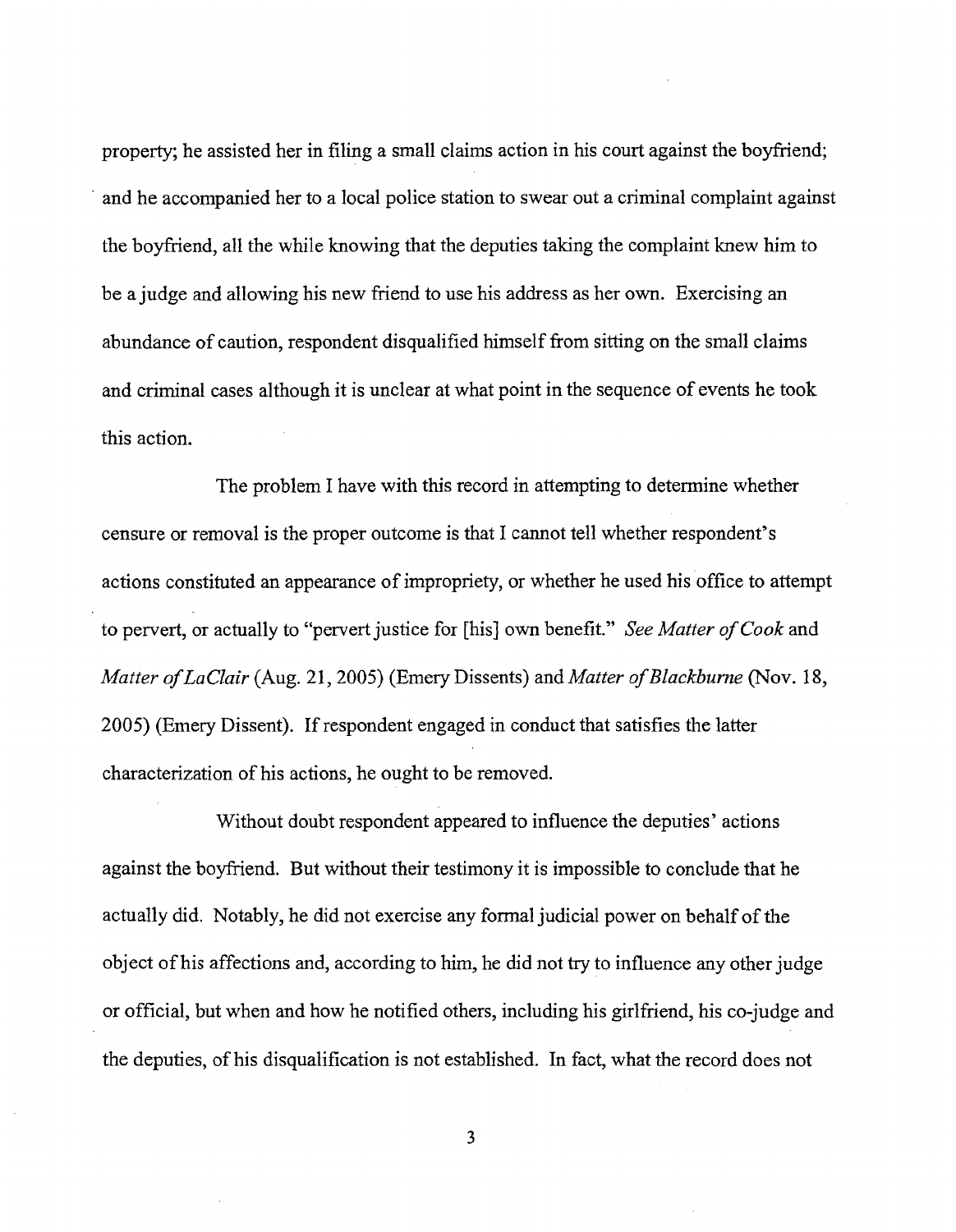illuminate, one way or the other, is whether he used the prestige of his office to attempt to influence, or actually to influence, the small claims court, the deputies, or the former boyfriend in ways that made it far easier for his housemate, with whom he was concededly "romantically" involved, to gain an advantage in her disputes with her boyfriend.

Commission staff charged respondent with "len[ding] the prestige of judicial office to advance the private interests of [the woman], with whom respondent had a personal and romantic relationship" (Charge I, par. 5). To sustain this charge requires proof of actions which attempted to or actually "advance[d] [his] private interests," not merely created an appearance of the improper use of his judicial prestige. Were his or his new friend's private interests advanced by his actions? I cannot tell from the testimony and exhibits in this record. The testimony of the girlfriend, the boyfriend, the co-judge and the deputies – as well as evidence regarding the course and outcome of the small claims and criminal cases against the boyfriend - are critical to make this determination. Respondent's self-serving testimony is, at best, incomplete and sheds little light, in my view, on whether he attempted to or actually "advanced...private interests" for his own benefit. At a minimum, we need to know (1) whether he actually recused himself and when; (2) what the deputies did, or did not do, because the judge was present; (3) the circumstances under which his co-judge acted to transfer the cases in their court to other courts; and (4) whether the woman contradicts the judge's testimony describing the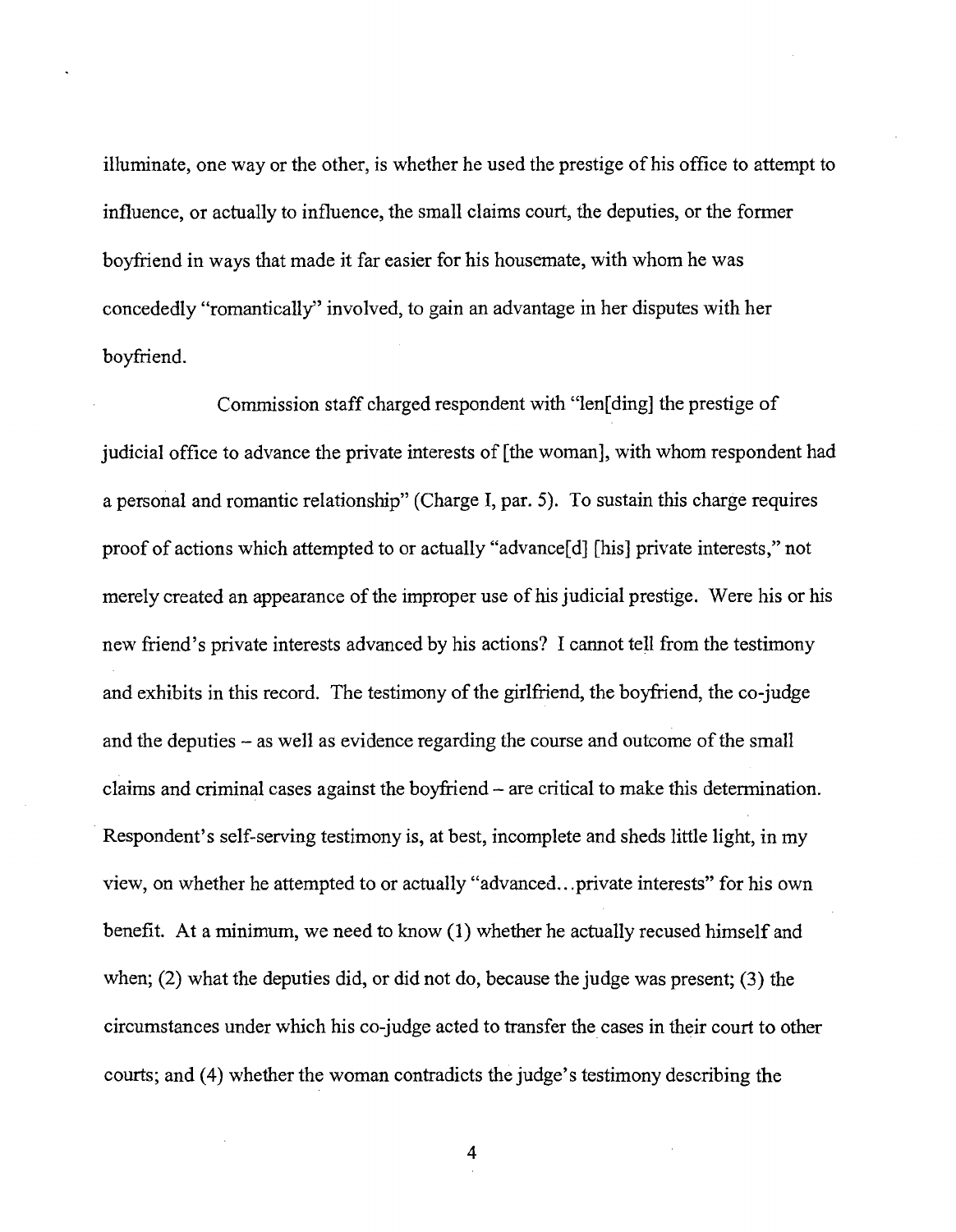timing and course of his actions when he so overtly helped her with her legal problems.

After reviewing this evidence, I might well agree that censure is appropriate, if what he did was  $-$  as he testified  $-$  a foolish mistake in allowing himself to be manipulated so that his prestige would appear to playa role in the self-help actions and official proceedings against the boyfriend. On the other hand, full development of the testimony and evidence might convince the Commission that he should be removed for attempting to pervert, or in fact succeeding in perverting, the proper course of the judicial and law enforcement processes for his own benefit during his romantic interlude with this woman. Because I believe there is a "neutral principle" *(see Cook* and *LaClair)* on which . to base removal decisions in cases addressing improperjudicial attempts to influence outcomes for personal gain, a full review of the relevant facts is essential to draw fair conclusions. For this reason, I think finding censure without more development of the record is expedient in this case.

By taking this position, I do not fault the Commission staff in any way. As a member of the Commission, I take full responsibility for failing to specify the prerequisite facts that should have been developed after the Commission rejected the prior Agreed Statement. Ultimately, however, the issue of "fault" is irrelevant. The only salient point is that, in my view, the record lacks information that may well be crucial to . making the appropriate determination in this case. Surely we would not render a determination if, hypothetically, we found that a respondent had been denied the right to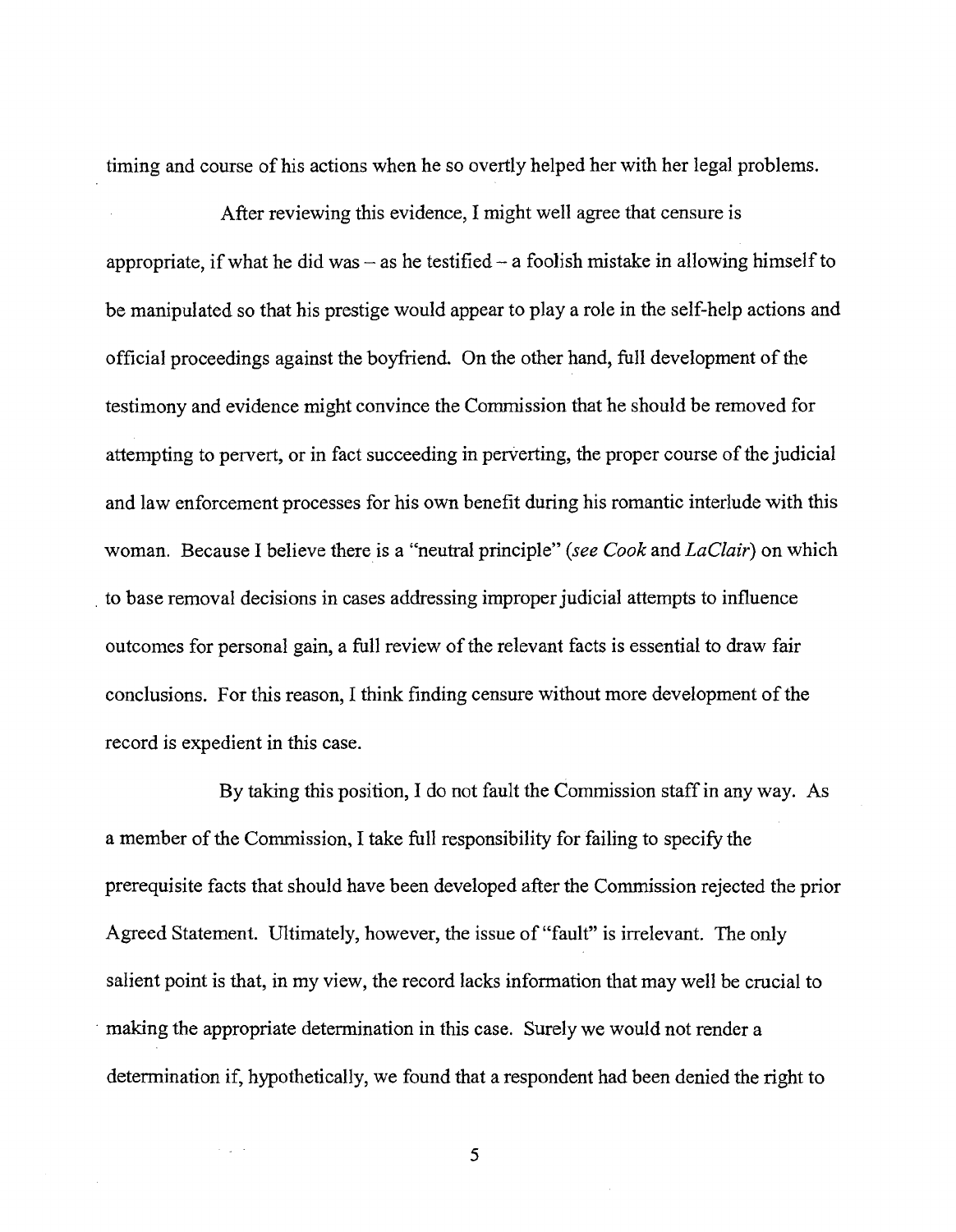present material evidence to the referee. We similarly should not render a detennination where, as here, a more fully developed record might well reveal that the respondent is unfit to remain on the bench. *See, e.g., In re Rizza,* 288 AD2d 795, 733 NYS2d 308 (3rd Dep't 2001) (affirming decision by Unemployment Insurance Appeal Board to return matter to administrative judge for further development of factual record); *In re Dialogue Systems Inc.,* 231 AD2d 756,647 NYS2d 300 (3rd Dep't 1996) (same).

It bears emphasis that this Commission does *not* sit as an appellate tribunal reviewing determinations rendered by an inferior tribunal. The referee in this proceeding did not *decide* anything. The referee merely provided this Commission with *proposed* findings and conclusions, which is all that the referee was empowered to do. *See 22* NYCRR §§7000.6(1), 7000.7. *We*, as members of this Commission, are the sole arbiters in proceedings that come before us. I therefore am not suggesting that we "remand" the case to the referee in the sense of ceding jurisdiction to an inferior court. I am merely suggesting that the fact-finding process that we have delegated to the referee is incomplete, and that we should take steps to ensure that it is completed before we rule. It is axiomatic that we are empowered – indeed, obligated – to ensure that an ample record has been developed before we dispose of a case, one way or the other.

My two colleagues suggest that it is not the proper role of the Commission to return this matter for additional evidence because "[s]taff counsel should not have a second chance to present a potentially stronger case" and because this judge should not